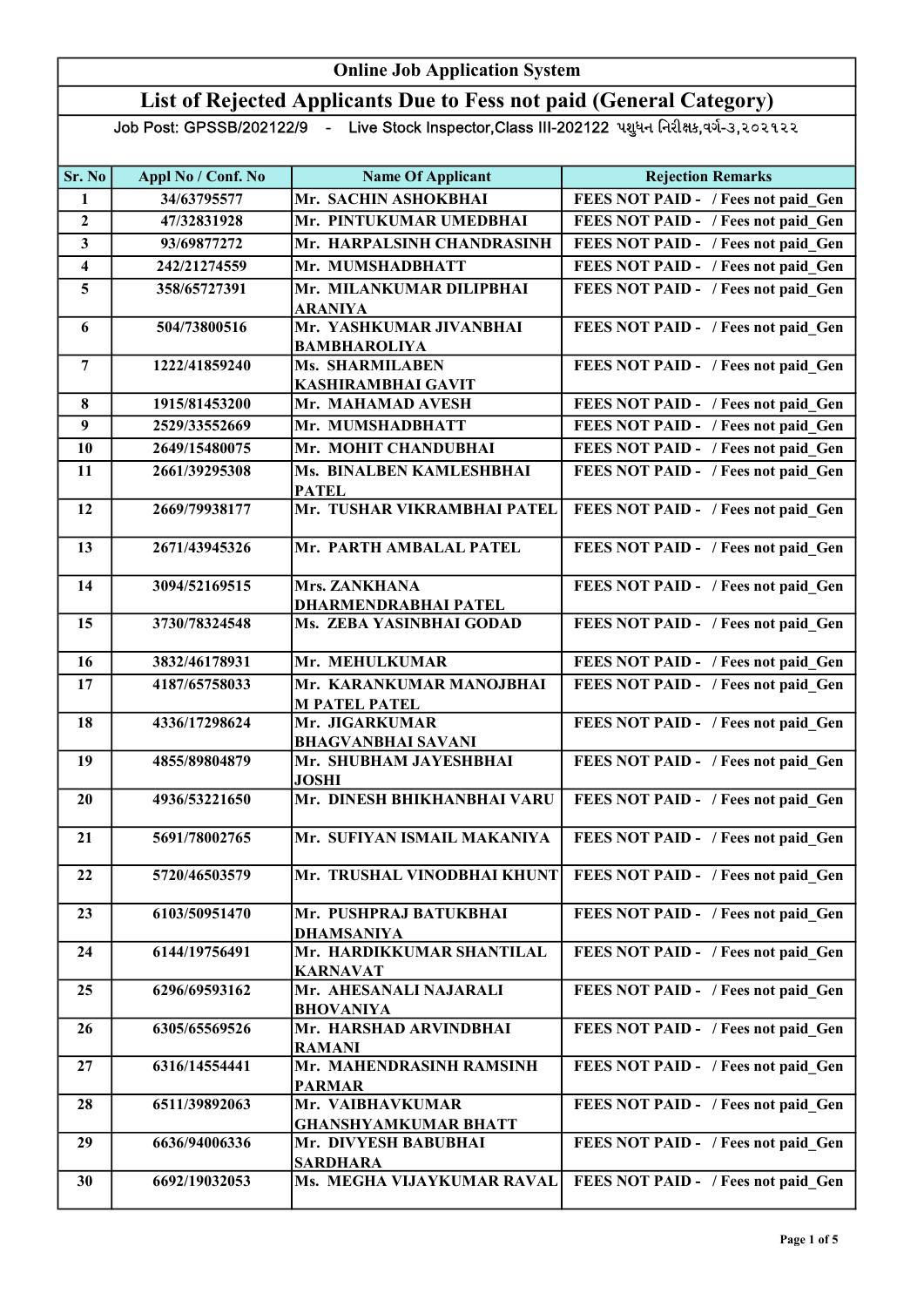### Online Job Application System List of Rejected Applicants Due to Fess not paid (General Category) Job Post: GPSSB/202122/9 - Live Stock Inspector,Class III-202122 પશુધન નિરીક્ષક,વર્ગ-૩,૨૦૨૧૨૨ 31 6772/46371442 Mr. CHANDRESH JAGDISHBHAI PATEL FEES NOT PAID - / Fees not paid Gen 32 6865/24708757 Ms. VIRAL CHANDBHAI LADOLA FEES NOT PAID - / Fees not paid Gen 33 7197/54578640 Mr. TEJAS GANPATRAI DAVE FEES NOT PAID - / Fees not paid Gen 34 7264/92102332 Mr. PARTH ISHWARBHAI JANI FEES NOT PAID - / Fees not paid Gen 35 7361/48820174 Mr. IRSADBHAI LUKMANBHAI MUMAN FEES NOT PAID - / Fees not paid Gen 36 7395/89291840 Mr. GOPAL SHUKALBHAI KALSARIYA FEES NOT PAID - / Fees not paid Gen 37 7495/57883553 Mr. RAHUL NAMDEO PATIL FEES NOT PAID - / Fees not paid Gen 38 | 7537/32391324 | Mr. SHAHRUKHKHAN 39 7546/29815887 Mr. DIVYESH BABUBHAI FEES NOT PAID - / Fees not paid\_Gen SARDHARA FEES NOT PAID - / Fees not paid Gen 40 7738/62937412 Mr. VIHALKUMAR ARVINDBHAI PATEL FEES NOT PAID - / Fees not paid Gen 41 7924/88936104 Mr. MUSTAKMOHMMAD GULAMMAHIYODINMIYA FEES NOT PAID - / Fees not paid Gen 42 7957/98323132 Mr. RASHMINBHAI MADHABHAI SALVI FEES NOT PAID - / Fees not paid Gen 43 8038/36611090 Mr. BHARGAV DAYALJIBHAI SANGANI FEES NOT PAID - / Fees not paid Gen 44 8107/25962662 Mr. DIVYESHKUMAR DILIPBHAI PATEL FEES NOT PAID - / Fees not paid Gen 45 8183/10300854 Mr. GOPALBHAI RAMABHAI KALOTARA FEES NOT PAID - / Fees not paid Gen 46 8316/32435800 Mr. SURESHKUMAR BABUJI SHANKHALA FEES NOT PAID - / Fees not paid Gen 47 8863/25810529 Mr. SAMIRBHAI YUNUS SHERASIA FEES NOT PAID - / Fees not paid Gen 48 9159/21584589 Mr. GAJENDRASINH DAHYABHAI MEDHAT FEES NOT PAID - / Fees not paid Gen 49 9234/85602546 Mr. MOHIL MAHENDRABHAI KHILOSHIYA FEES NOT PAID - / Fees not paid Gen 50 9258/66542090 Mr. MUKESHBHAI PREMABHAI 51 9319/15150086 Mr. MANISHBHAI MOHANBHAI FEES NOT PAID - / Fees not paid\_Gen 52 9551/12042650 Mr. SUKHDEVSINH JORUBHAI FEES NOT PAID - / Fees not paid Gen LIMBOLA FEES NOT PAID - / Fees not paid Gen 53 9586/64418659 Mr. HARSHADKUMAR SUKHABHAI CHAUHAN FEES NOT PAID - / Fees not paid Gen 54 9612/19693398 Mr. CHIRAG DINESHBHAI 55 9756/88449059 Mr. VIJAYKUMAR RAMJIBHAI FEES NOT PAID - / Fees not paid\_Gen JOSHI FEES NOT PAID - / Fees not paid Gen 56 9796/14680052 Mr. NAVNEET VIPULBHAI POSHIYA FEES NOT PAID - / Fees not paid Gen 57 9802/51764777 Mr. NAVNEET VIPULBHAI POSHIYA FEES NOT PAID - / Fees not paid Gen 58 9862/51436535 Mr. PRASIDDHAKUMAR PANKAJKUMAR TRIPATHI FEES NOT PAID - / Fees not paid Gen 59 10079/44438420 Mr. DARSHAN VINODBHAI FEES NOT PAID - / Fees not paid Gen

KORAT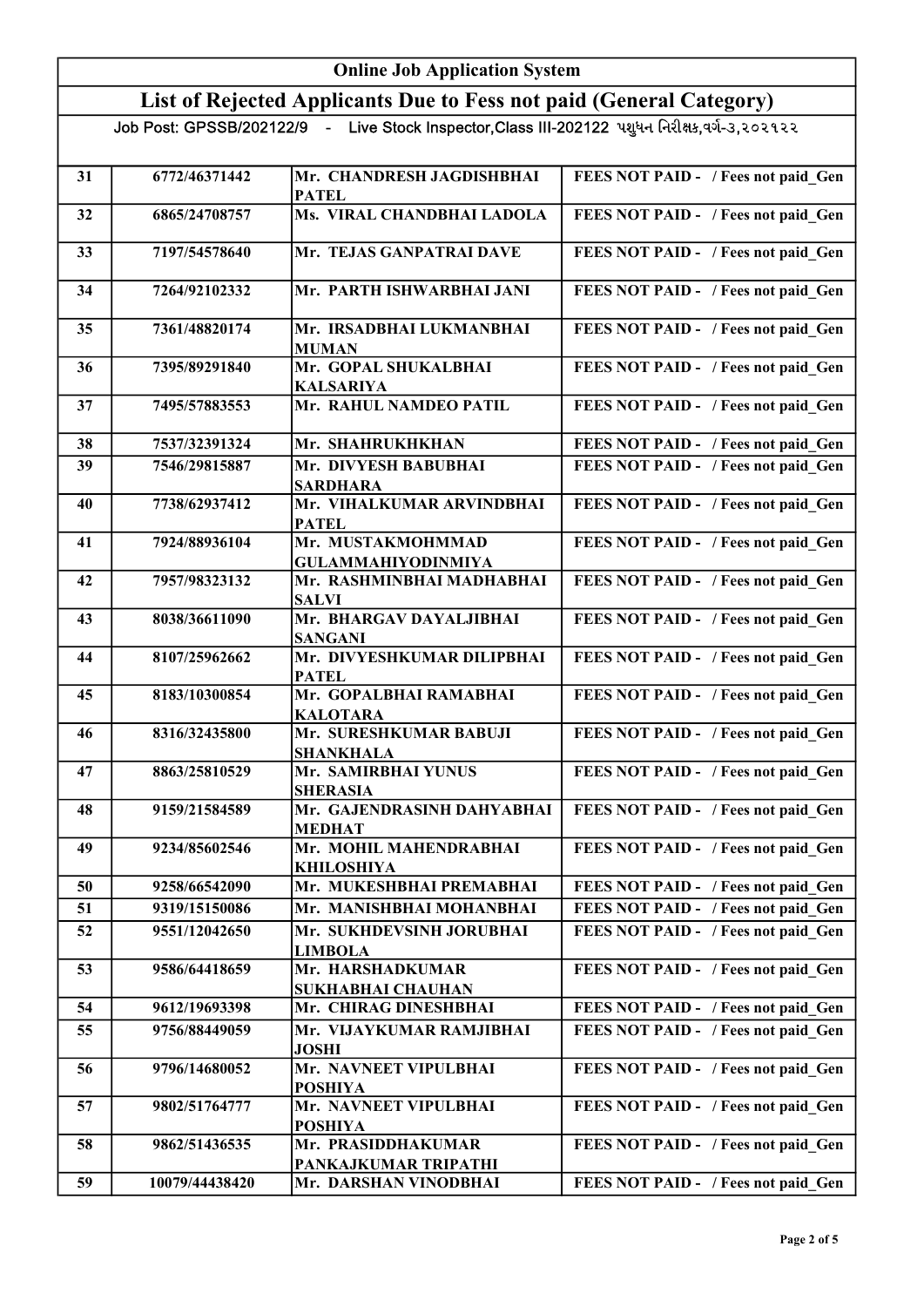### Online Job Application System

## List of Rejected Applicants Due to Fess not paid (General Category)

Job Post: GPSSB/202122/9 - Live Stock Inspector, Class III-202122 પશુધન નિરીક્ષક,વર્ગ-૩,૨૦૨૧૨૨

| Mr. AMIT DEVENDRA KUMAR<br>10700/28583705<br>60<br><b>KUMAR</b><br>Mr. MENAND HARDAS<br>11205/25761209<br>61<br><b>MODHWADIYA</b><br>Mr. URVESH BALDEVBHAI SADHU<br>62<br>11335/32578780<br>Mr. SAHDEV SINH BABUBHA<br>63<br>11855/86194649<br><b>JADEJA</b><br><b>Ms. ANJALIBEN VISHNUBHAI</b><br>12063/24584927<br>64<br><b>PATEL</b><br>Mr. RANAJEET BHIKHUBHAI<br>12184/13928992<br>65<br><b>ODEDARA</b><br>Mr. NIRDOSHKUMAR<br>12245/37734705<br>66<br>SATISHBHAI PATEL<br>Mr. SHAHIL HITENDRAKUMAR<br>12576/79442001<br>67<br><b>PATEL</b><br>Mr. UMAR YUNUSBHAI MALEK<br>12674/56697901<br>68<br>Mr. MAHAVIRSINHJI<br>12909/98036437<br>69<br>PRUTHVISINHJI ZALA<br>Mr. MAHESH MANUBHAI<br>12938/54768090<br>70<br><b>Mrs. RINKALBEN KANTILAL</b><br>13045/50231420<br>71<br>Mr. SIRAJAHEMAD BAKARALI<br>72<br>13200/45011680<br><b>MOMIN</b><br>Mr. AKASH KUMAR<br>13468/12092094<br>73<br>14036/56021132<br>Ms. NILAM NAVANITBHAI PATEL<br>74<br>Mr. ABHISHEK ARVINDBHAI<br>75<br>14184/44801475<br>Mr. MAHAMMADABRAR<br>76<br>14753/72247820<br><b>ABDULAJIJ SAIAYD</b><br>Mr. JAYESHKUMAR BABUBHAI<br>14825/56540084<br>77<br>Mr. KULDIPSINH INDRASINH<br>78<br>14896/27540639<br><b>ZALA</b><br>Mr. MILAN DILIPSINH SONGARA<br>15089/79297051<br>79<br>80<br>15162/82416778<br>Mr. VIPULSINH HARISINH<br><b>CHAUHAN</b><br>15406/51238626<br>Mr. RANJITSINH HATHISINH<br>81<br><b>RATHOD</b><br><b>Ms. NIXA BHAVIN PATEL</b><br>15411/41743528<br>82<br>83<br>15463/22059103<br>Mr. SARTHAKKUMAR<br><b>ASHOKSINH CHAUHAN</b><br>15488/58861959<br>84<br>Mr. DHAVALKUMAR<br><b>VIRCHANDJI PATEL</b><br>15564/81751814<br>Ms. JANKIBEN BABUBHAI PATEL<br>85 |  |                                     |
|-----------------------------------------------------------------------------------------------------------------------------------------------------------------------------------------------------------------------------------------------------------------------------------------------------------------------------------------------------------------------------------------------------------------------------------------------------------------------------------------------------------------------------------------------------------------------------------------------------------------------------------------------------------------------------------------------------------------------------------------------------------------------------------------------------------------------------------------------------------------------------------------------------------------------------------------------------------------------------------------------------------------------------------------------------------------------------------------------------------------------------------------------------------------------------------------------------------------------------------------------------------------------------------------------------------------------------------------------------------------------------------------------------------------------------------------------------------------------------------------------------------------------------------------------------------------------------------------------------------------------------------------------------------------------|--|-------------------------------------|
|                                                                                                                                                                                                                                                                                                                                                                                                                                                                                                                                                                                                                                                                                                                                                                                                                                                                                                                                                                                                                                                                                                                                                                                                                                                                                                                                                                                                                                                                                                                                                                                                                                                                       |  | FEES NOT PAID - / Fees not paid Gen |
|                                                                                                                                                                                                                                                                                                                                                                                                                                                                                                                                                                                                                                                                                                                                                                                                                                                                                                                                                                                                                                                                                                                                                                                                                                                                                                                                                                                                                                                                                                                                                                                                                                                                       |  | FEES NOT PAID - / Fees not paid Gen |
|                                                                                                                                                                                                                                                                                                                                                                                                                                                                                                                                                                                                                                                                                                                                                                                                                                                                                                                                                                                                                                                                                                                                                                                                                                                                                                                                                                                                                                                                                                                                                                                                                                                                       |  | FEES NOT PAID - / Fees not paid Gen |
|                                                                                                                                                                                                                                                                                                                                                                                                                                                                                                                                                                                                                                                                                                                                                                                                                                                                                                                                                                                                                                                                                                                                                                                                                                                                                                                                                                                                                                                                                                                                                                                                                                                                       |  | FEES NOT PAID - / Fees not paid Gen |
|                                                                                                                                                                                                                                                                                                                                                                                                                                                                                                                                                                                                                                                                                                                                                                                                                                                                                                                                                                                                                                                                                                                                                                                                                                                                                                                                                                                                                                                                                                                                                                                                                                                                       |  | FEES NOT PAID - / Fees not paid_Gen |
|                                                                                                                                                                                                                                                                                                                                                                                                                                                                                                                                                                                                                                                                                                                                                                                                                                                                                                                                                                                                                                                                                                                                                                                                                                                                                                                                                                                                                                                                                                                                                                                                                                                                       |  | FEES NOT PAID - / Fees not paid_Gen |
|                                                                                                                                                                                                                                                                                                                                                                                                                                                                                                                                                                                                                                                                                                                                                                                                                                                                                                                                                                                                                                                                                                                                                                                                                                                                                                                                                                                                                                                                                                                                                                                                                                                                       |  | FEES NOT PAID - / Fees not paid_Gen |
|                                                                                                                                                                                                                                                                                                                                                                                                                                                                                                                                                                                                                                                                                                                                                                                                                                                                                                                                                                                                                                                                                                                                                                                                                                                                                                                                                                                                                                                                                                                                                                                                                                                                       |  | FEES NOT PAID - / Fees not paid Gen |
|                                                                                                                                                                                                                                                                                                                                                                                                                                                                                                                                                                                                                                                                                                                                                                                                                                                                                                                                                                                                                                                                                                                                                                                                                                                                                                                                                                                                                                                                                                                                                                                                                                                                       |  | FEES NOT PAID - / Fees not paid Gen |
|                                                                                                                                                                                                                                                                                                                                                                                                                                                                                                                                                                                                                                                                                                                                                                                                                                                                                                                                                                                                                                                                                                                                                                                                                                                                                                                                                                                                                                                                                                                                                                                                                                                                       |  | FEES NOT PAID - / Fees not paid Gen |
|                                                                                                                                                                                                                                                                                                                                                                                                                                                                                                                                                                                                                                                                                                                                                                                                                                                                                                                                                                                                                                                                                                                                                                                                                                                                                                                                                                                                                                                                                                                                                                                                                                                                       |  | FEES NOT PAID - / Fees not paid Gen |
|                                                                                                                                                                                                                                                                                                                                                                                                                                                                                                                                                                                                                                                                                                                                                                                                                                                                                                                                                                                                                                                                                                                                                                                                                                                                                                                                                                                                                                                                                                                                                                                                                                                                       |  | FEES NOT PAID - / Fees not paid Gen |
|                                                                                                                                                                                                                                                                                                                                                                                                                                                                                                                                                                                                                                                                                                                                                                                                                                                                                                                                                                                                                                                                                                                                                                                                                                                                                                                                                                                                                                                                                                                                                                                                                                                                       |  | FEES NOT PAID - / Fees not paid Gen |
|                                                                                                                                                                                                                                                                                                                                                                                                                                                                                                                                                                                                                                                                                                                                                                                                                                                                                                                                                                                                                                                                                                                                                                                                                                                                                                                                                                                                                                                                                                                                                                                                                                                                       |  | FEES NOT PAID - / Fees not paid Gen |
|                                                                                                                                                                                                                                                                                                                                                                                                                                                                                                                                                                                                                                                                                                                                                                                                                                                                                                                                                                                                                                                                                                                                                                                                                                                                                                                                                                                                                                                                                                                                                                                                                                                                       |  | FEES NOT PAID - / Fees not paid Gen |
|                                                                                                                                                                                                                                                                                                                                                                                                                                                                                                                                                                                                                                                                                                                                                                                                                                                                                                                                                                                                                                                                                                                                                                                                                                                                                                                                                                                                                                                                                                                                                                                                                                                                       |  | FEES NOT PAID - / Fees not paid Gen |
|                                                                                                                                                                                                                                                                                                                                                                                                                                                                                                                                                                                                                                                                                                                                                                                                                                                                                                                                                                                                                                                                                                                                                                                                                                                                                                                                                                                                                                                                                                                                                                                                                                                                       |  | FEES NOT PAID - / Fees not paid Gen |
|                                                                                                                                                                                                                                                                                                                                                                                                                                                                                                                                                                                                                                                                                                                                                                                                                                                                                                                                                                                                                                                                                                                                                                                                                                                                                                                                                                                                                                                                                                                                                                                                                                                                       |  | FEES NOT PAID - / Fees not paid Gen |
|                                                                                                                                                                                                                                                                                                                                                                                                                                                                                                                                                                                                                                                                                                                                                                                                                                                                                                                                                                                                                                                                                                                                                                                                                                                                                                                                                                                                                                                                                                                                                                                                                                                                       |  | FEES NOT PAID - / Fees not paid Gen |
|                                                                                                                                                                                                                                                                                                                                                                                                                                                                                                                                                                                                                                                                                                                                                                                                                                                                                                                                                                                                                                                                                                                                                                                                                                                                                                                                                                                                                                                                                                                                                                                                                                                                       |  | FEES NOT PAID - / Fees not paid Gen |
|                                                                                                                                                                                                                                                                                                                                                                                                                                                                                                                                                                                                                                                                                                                                                                                                                                                                                                                                                                                                                                                                                                                                                                                                                                                                                                                                                                                                                                                                                                                                                                                                                                                                       |  | FEES NOT PAID - / Fees not paid Gen |
|                                                                                                                                                                                                                                                                                                                                                                                                                                                                                                                                                                                                                                                                                                                                                                                                                                                                                                                                                                                                                                                                                                                                                                                                                                                                                                                                                                                                                                                                                                                                                                                                                                                                       |  | FEES NOT PAID - / Fees not paid Gen |
|                                                                                                                                                                                                                                                                                                                                                                                                                                                                                                                                                                                                                                                                                                                                                                                                                                                                                                                                                                                                                                                                                                                                                                                                                                                                                                                                                                                                                                                                                                                                                                                                                                                                       |  | FEES NOT PAID - / Fees not paid Gen |
|                                                                                                                                                                                                                                                                                                                                                                                                                                                                                                                                                                                                                                                                                                                                                                                                                                                                                                                                                                                                                                                                                                                                                                                                                                                                                                                                                                                                                                                                                                                                                                                                                                                                       |  | FEES NOT PAID - / Fees not paid Gen |
|                                                                                                                                                                                                                                                                                                                                                                                                                                                                                                                                                                                                                                                                                                                                                                                                                                                                                                                                                                                                                                                                                                                                                                                                                                                                                                                                                                                                                                                                                                                                                                                                                                                                       |  | FEES NOT PAID - / Fees not paid Gen |
|                                                                                                                                                                                                                                                                                                                                                                                                                                                                                                                                                                                                                                                                                                                                                                                                                                                                                                                                                                                                                                                                                                                                                                                                                                                                                                                                                                                                                                                                                                                                                                                                                                                                       |  | FEES NOT PAID - / Fees not paid Gen |
| 86<br>16075/47065584<br>Mr. MILAN DILIPSINH SONGARA                                                                                                                                                                                                                                                                                                                                                                                                                                                                                                                                                                                                                                                                                                                                                                                                                                                                                                                                                                                                                                                                                                                                                                                                                                                                                                                                                                                                                                                                                                                                                                                                                   |  | FEES NOT PAID - / Fees not paid Gen |
| Mr. RAHUL CHUNAJI MALI<br>87<br>16110/59092789                                                                                                                                                                                                                                                                                                                                                                                                                                                                                                                                                                                                                                                                                                                                                                                                                                                                                                                                                                                                                                                                                                                                                                                                                                                                                                                                                                                                                                                                                                                                                                                                                        |  | FEES NOT PAID - / Fees not paid Gen |
| 88<br>16149/14411541<br>Mr. DHAVALKUMAR<br><b>VIRCHANDJI PATEL</b>                                                                                                                                                                                                                                                                                                                                                                                                                                                                                                                                                                                                                                                                                                                                                                                                                                                                                                                                                                                                                                                                                                                                                                                                                                                                                                                                                                                                                                                                                                                                                                                                    |  | FEES NOT PAID - / Fees not paid Gen |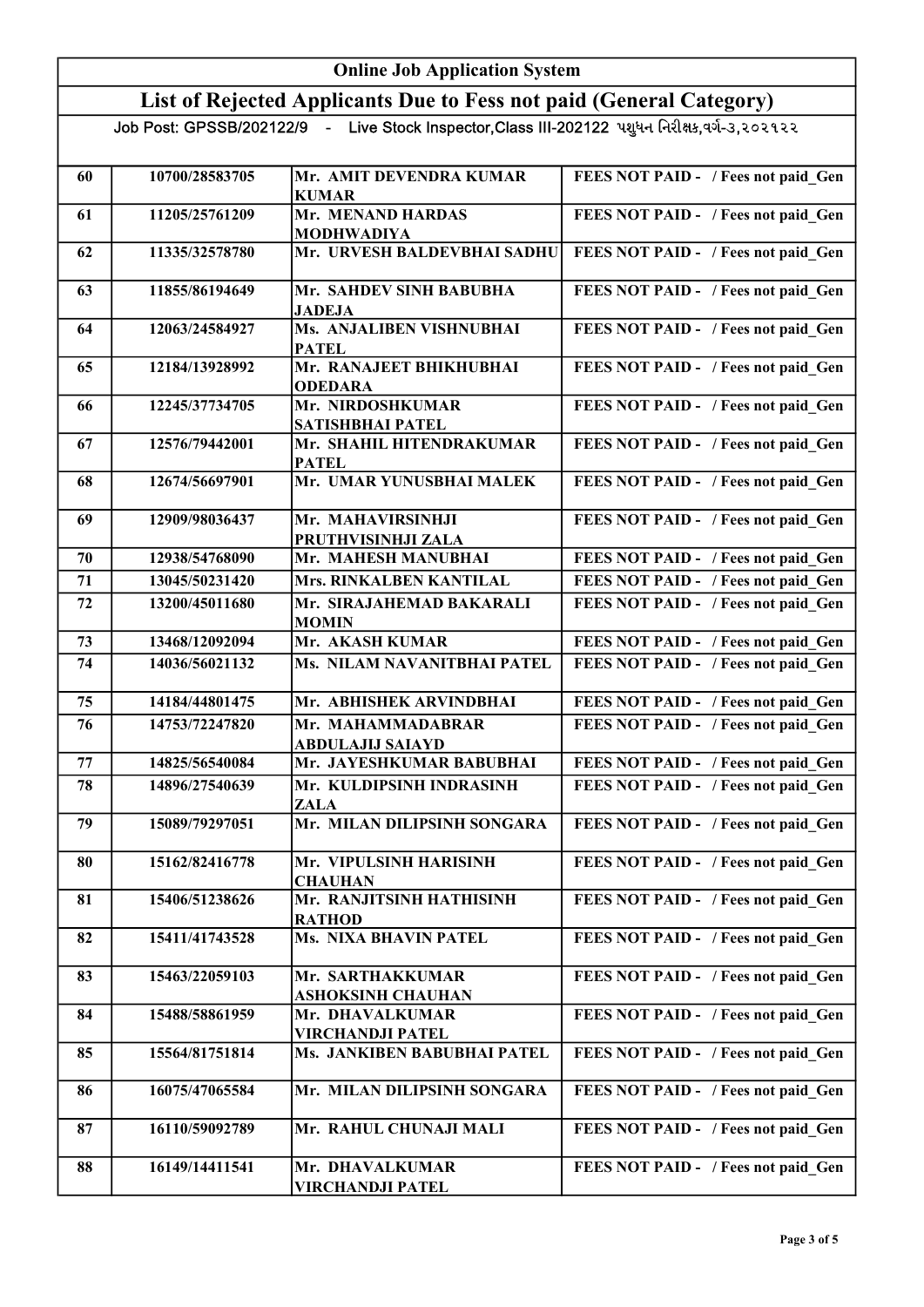### Online Job Application System List of Rejected Applicants Due to Fess not paid (General Category) Job Post: GPSSB/202122/9 - Live Stock Inspector,Class III-202122 પશુધન નિરીક્ષક,વર્ગ-૩,૨૦૨૧૨૨ 89 | 16256/80144319 | Mr. VIJAYSINH GOVINDBHAI PARMAR FEES NOT PAID - / Fees not paid Gen 90 16395/28763529 Mr. PRATIKKUMAR MANSUKHBHAI MAKHANSA FEES NOT PAID - / Fees not paid Gen 91 | 16488/45830796 | Ms. MENABEN MATHURBHAI JALELA FEES NOT PAID - / Fees not paid Gen 92 16554/57412842 Mr. JAYPALSINH CHHATRASINH RATHOD FEES NOT PAID - / Fees not paid Gen 93 16564/65591574 Mr. NIDHIP ASHOKBHAI VAGHASIYA FEES NOT PAID - / Fees not paid Gen 94 16729/48387580 Mr. ARPAN MANSINHBHAI BARIYA FEES NOT PAID - / Fees not paid Gen 95 17097/73491105 Mrs. RAMILABEN MANGALBHAI MALIWAD FEES NOT PAID - / Fees not paid Gen 96 | 17119/45027676 | Mrs. PALAK RAMESHBHAI PATEL | FEES NOT PAID - / Fees not paid\_Gen 97 17149/68639746 Ms. AYASHAKHATUN NAJIRUDDIN ANSARI FEES NOT PAID - / Fees not paid Gen 98 17226/83702003 Ms. AYASHAKHATUN NAJIRUDDIN ANSARI FEES NOT PAID - / Fees not paid Gen 99 17371/62793160 Mr. PITHRAM JIV SISODIYA FEES NOT PAID - / Fees not paid Gen 100 17601/25923655 Mr. VASHRAMBHAI HARJIBHAI **CHAUDHARI** FEES NOT PAID - / Fees not paid Gen 101 17643/81224682 Mr. HITKUMAR RAVINDRABHAI PATEL FEES NOT PAID - / Fees not paid Gen 102 17672/10489146 Mr. ABHISHEK RAKESHKUMAR RAVAL FEES NOT PAID - / Fees not paid Gen 103 17725/53551577 Mr. MILANKUMAR SURESHBHAI PATEL FEES NOT PAID - / Fees not paid Gen 104 17798/54233117 Mr. VIRAJSINH GHANSHYAMSINH RATHOD FEES NOT PAID - / Fees not paid Gen 105 17952/66150948 Mr. HARDIKKUMAR JENTIBHAI 106 17960/95861474 Mr. GAUTAMKUMAR VINUBHAI FEES NOT PAID - / Fees not paid Gen 107 17988/20941691 Mr. GAUTAMKUMAR VINUBHAI FEES NOT PAID - / Fees not paid Gen **PATEL** FEES NOT PAID - / Fees not paid\_Gen 108 18053/35469742 Mr. DHRRUV DILIPKUMAR 109 18204/84060073 Mr. IJAJEHMAD ISMALILBHAI FEES NOT PAID - / Fees not paid Gen BHATT FEES NOT PAID - / Fees not paid Gen 110 18215/54484336 Ms. RADHABEN KISHORBHAI PATEL FEES NOT PAID - / Fees not paid Gen 111 18250/94939437 Mr. IJAJEHMAD ISMALILBHAI **BHATT** FEES NOT PAID - / Fees not paid Gen 112 18393/46363517 Ms. MEENA BAWALYA KANASH FEES NOT PAID - / Fees not paid Gen 113 18467/85846305 Mr. MEHULBHAI GOVINDBHAI BHARVAD FEES NOT PAID - / Fees not paid Gen 114 18474/33891398 Mr. AJAY KUMAR GAUTAMBHAI JESADIYA FEES NOT PAID - / Fees not paid Gen 115 18478/98706687 Mr. KRISHNA SUNILBHAI RANA FEES NOT PAID - / Fees not paid Gen 116 18488/41357770 Mr. SANDEEPKUMAR DINANATH 117 18586/28820121 Mr. MAHESHBHAI FEES NOT PAID - / Fees not paid Gen FEES NOT PAID - / Fees not paid Gen

HARDEVBHAAI JOSHI